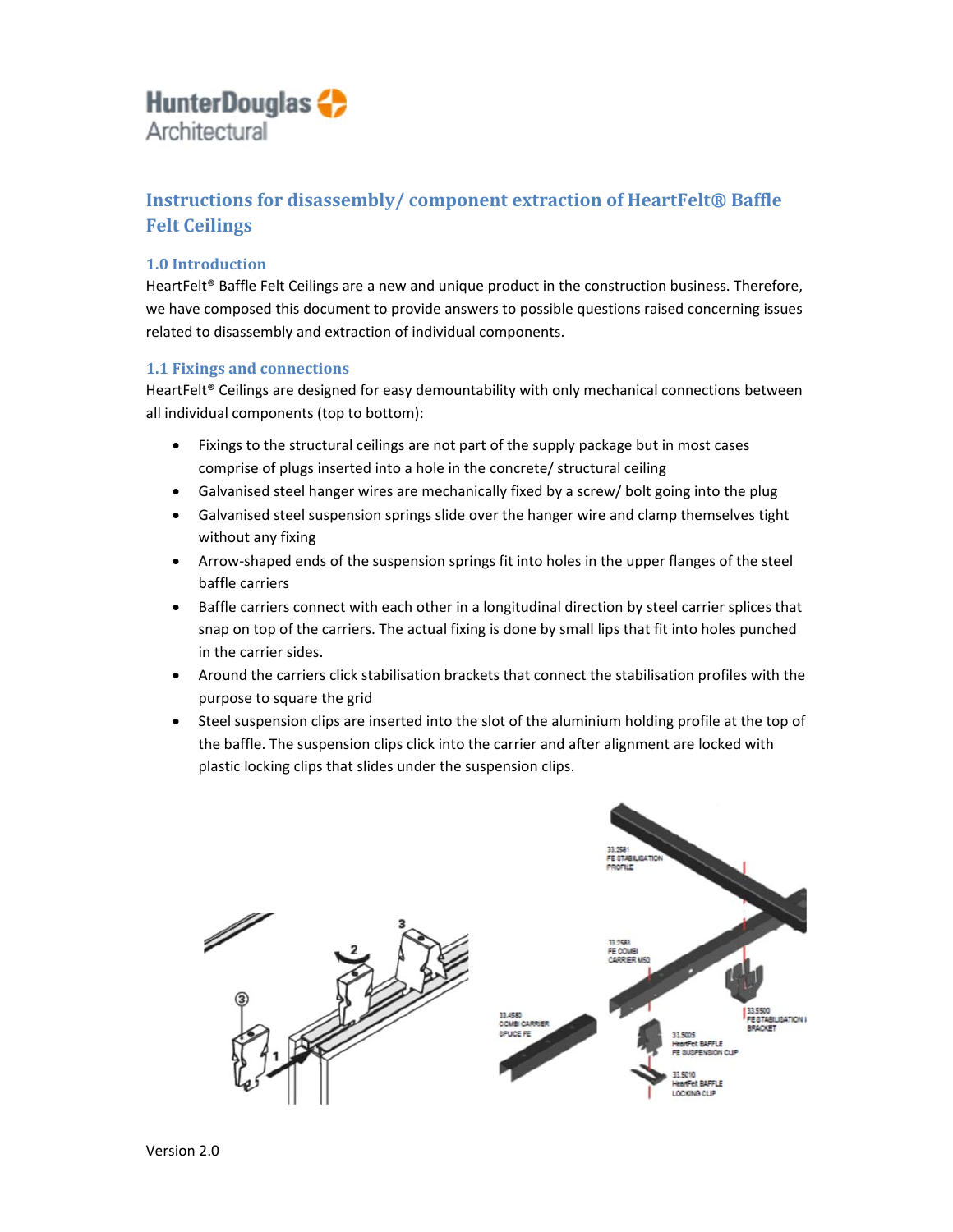## **HunterDouglas** Architectural



### **2.0 Disassembly**

Disassembly is a reverse operation, is executed bottom‐up and does not require any tools (except for the top fixing):

 Baffles are removed by sliding the locking clip from under the suspension clips. Then the suspension clips can be squeezed together and removed from the baffle carrier



 Carrier splices are removed by squeezing the vertical flanges of the carrier just below the carrier splice until the lips in the splice disengage from the holes in the carrier side. The splice can then be easily lifted off.

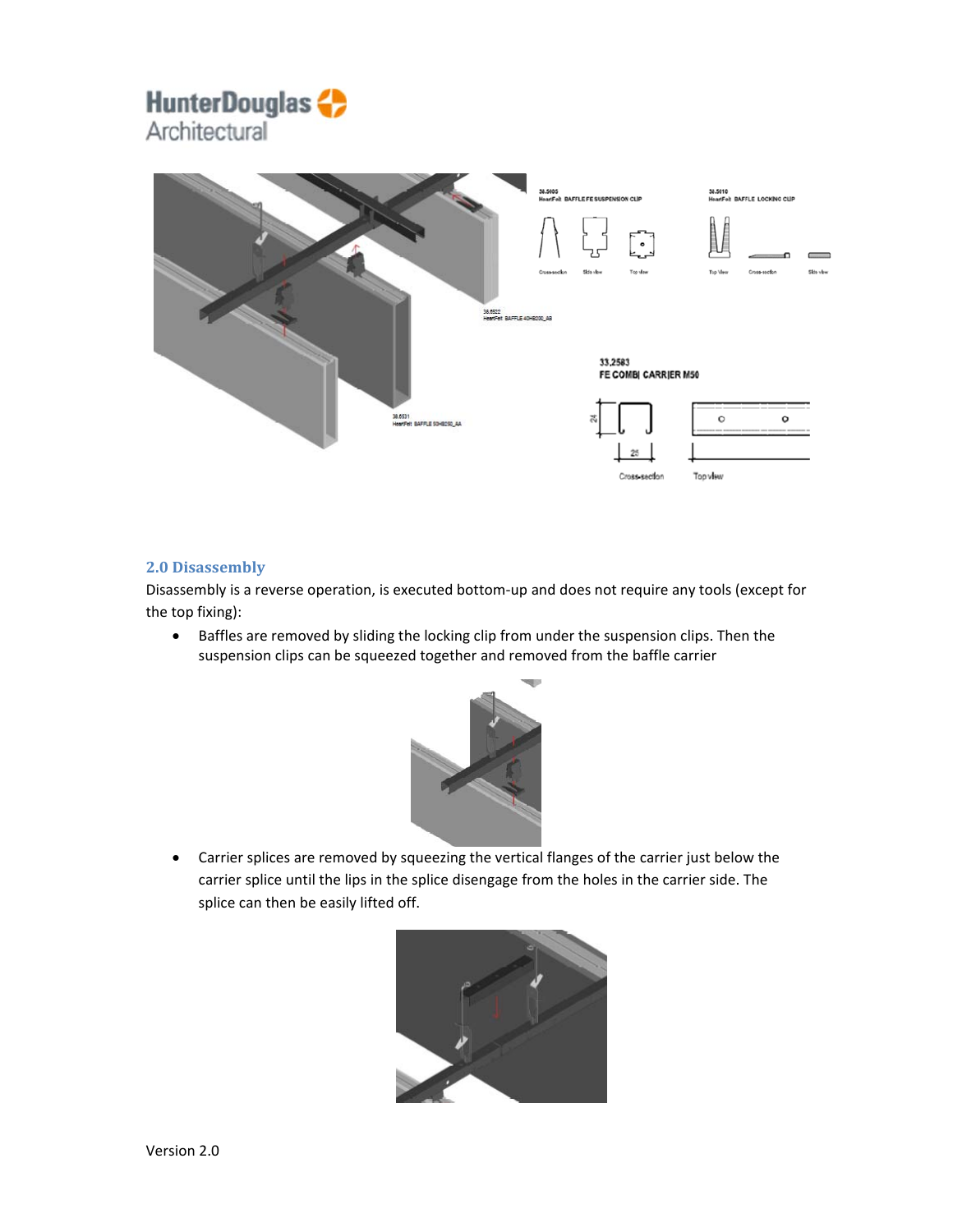## **HunterDouglas** Architectural

- Baffles can be further disassembled by removing one flange at the top of the baffle from the aluminium holding profile. Baffles can now be folded flat to save transport volume. Also, possible end caps and baffle splices can be folded flat to make transport easier.
- Stabilisation profiles can be clipped from the stabilisation brackets by forcing the vertical flanges apart with a flat tool inserted into the profile from below and next to the bracket.
- The legs at the bottom of the suspension springs are slightly offset against each other. By squeezing the legs together, the arrow‐shaped ends will disengage from the hole in the carrier. Repeat over the length of the carrier. The carrier can now be removed from the ceiling.



- By squeezing the oblique legs at the top of the suspension spring together, the spring can be slid down from the hanger wire
- The hanger wire is removed by unscrewing the screw/ bolt from the plug in the concrete.

#### **2.1 Component extraction**

All components are singular elements, not bonded/ fixed to any other element and can be extracted without any problems. When the disassembly is executed with proper care, all components can be extracted for future use. Obviously, all components can be fully separated from each other and recycled but that is the least preferred option.

### **2.2 Reuse and cleaning**

In general, the individual components do not require refurbishment and can be reused as is. One point of consideration is that the HeartFelt® Baffle Felt panels are made to order for specific projects. For that reason, it is possible that lengthwise the panels may not fit directly into a new location/ project. However, the panels are easily cut by hand to be made to fit.

To maintain visual (and technical) quality, the individual components may require cleaning. If so desired, all metal components can be wet cleaned with water and a mild, neutral (pH=7) detergent. When simple, light cleaning is required (dusting) we advise to clean the HeartFelt® Linear felt panels with a feather duster. For heavier pollution, vacuum cleaning is an option. When wet cleaning is necessary, cold to lukewarm tap water or a solution with a mild neutral (pH=7) detergent (i.e. household cleaner) may be used. After applying a solution and cleaning, rinse with lukewarm water. One shall be careful to avoid heavy rubbing to prevent fuzzing/ pilling of the surface. Always test the intended cleaning agent on a non‐visible part of a panel before commencing cleaning.